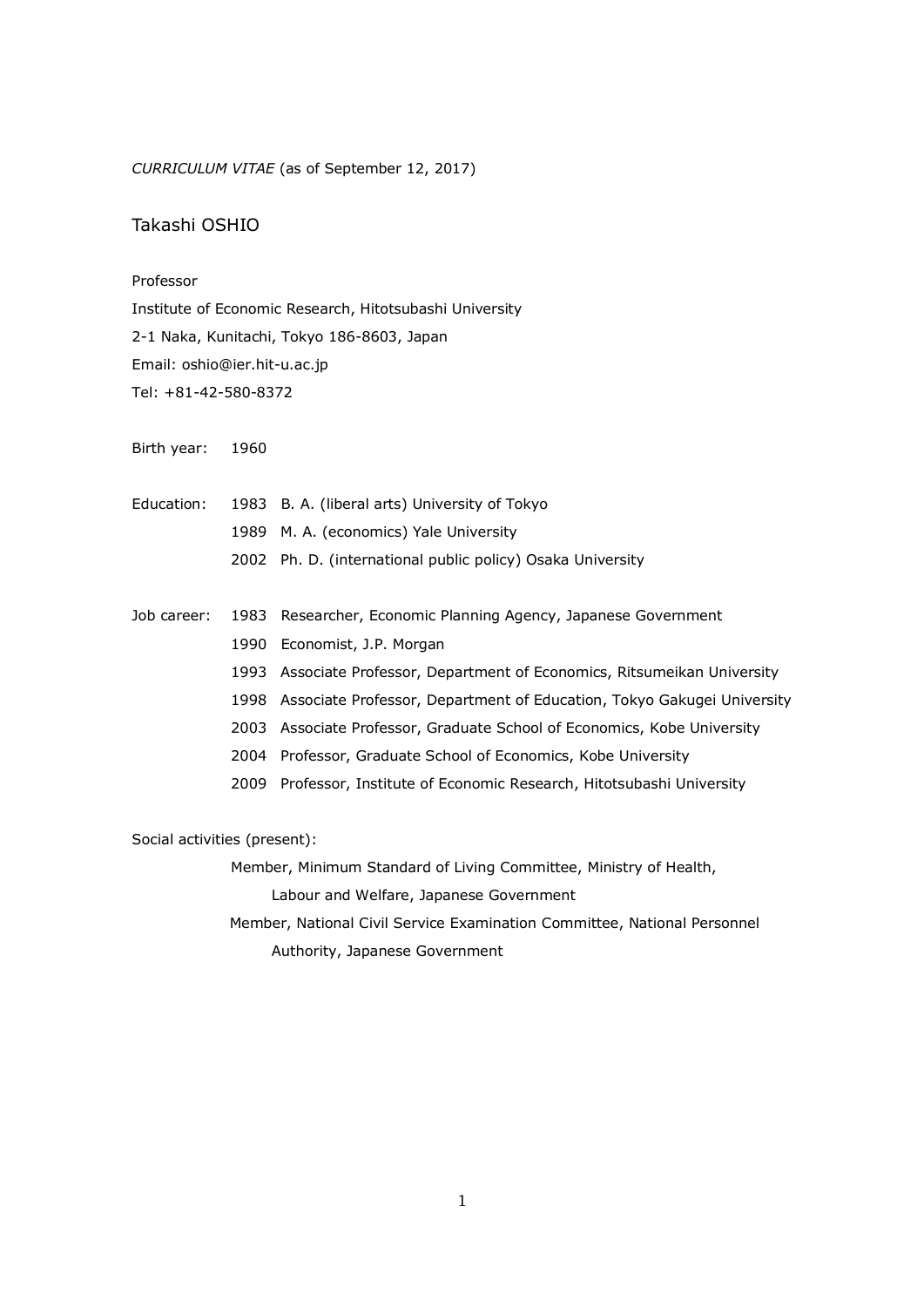Publications (in English only)

Articles in peer-reviewed journals and books:

- 1. Takashi Oshio, Akiomi Inoue, Akizumi Tsutsumi, Tomoko Suzuki, and Koichi Miyaki, "The reciprocal relationship between sickness presenteeism and psychological distress in response to job stressors: evidence from a three-wave cohort study," *Journal of Occupational Health*, in press.
- 2. Takashi Oshio, Akiomi Inoue, and Akizumi Tsutsumi, "Examining the mediating effect of work-to-family conflict on the associations between job stressors and employee psychological distress: a prospective cohort study," *BMJ Open*, 2017, 7, e015608.
- 3. Takashi Oshio and Mari Kan, "The dynamic impact of retirement on health: evidence from a nationwide ten-year panel survey in Japan," *Preventive Medicine*, 2017, 100, 287-293.
- 4. Takashi Oshio, Akiomi Inoue, and Akizumi Tsutsumi, "Does work-to-family conflict really matter for health? Cross-sectional, prospective cohort and fixed-effects analyses," *Social Science & Medicine*, 2017, 175, 36-42.
- 5. Takashi Oshio and Emiko Usui, "Informal parental care and female labor supply in Japan," *Applied Economics Letters*, 2017, 24(9), 635-638.
- 6. Takashi Oshio, "Which is more relevant for perceived happiness, individual-level or area-level social capital? A multilevel mediation analysis," *Journal of Happiness Studies*, 18 (3), 2017, 765-783.
- 7. Kayo Nozaki and Takashi Oshio, "Multidimensional poverty and perceived happiness: Evidence from China, Japan, and Korea," *Asian Economic Journal*, 30 (3), 2016, 275-293.
- 8. Satoshi Shimizutani and Takashi Oshio, "Public pension benefits claiming behavior: new evidence from the Japanese Study on Aging and Retirement," *Japanese Economic Review*, 2016, 67 (3), 235-256.
- 9. Takashi Oshio and Mari Kan, "How do social activities mitigate informal caregivers' psychological distress? Evidence from a nine-year panel survey in Japan," *Health and Quality of Life Outcomes*, 2016, 14:117.
- 10. Takashi Oshio, Akizumi Tsutsumi, and Akiomi Inoue, "Can leisure-time physical activity improve health checkup results? Evidence from Japanese occupational panel data," *Journal of Occupational Health*, 2016, 58 (4), 354-364.
- 11. Emiko Usui, Satoshi Shimizutani, and Takashi Oshio, "Are Japanese men of pensionable age underemployed or overemployed?" *Japanese Economic Review*, 2016, 67 (2), 150-168.
- 12. Kenji Shibuya, Takashi Oshio et al., "Protecting human security: Proposals for the G7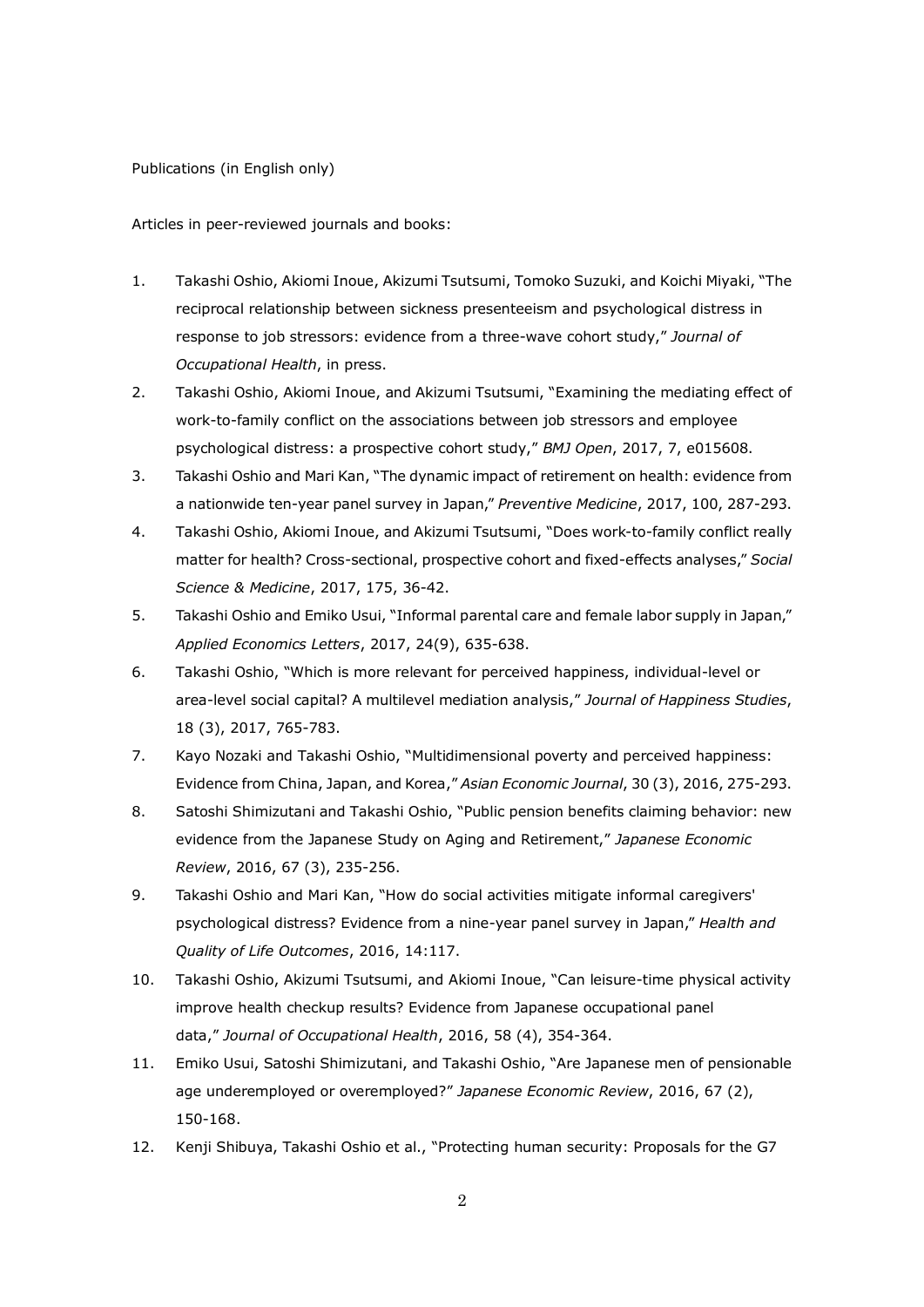Ise-Shima Summit in Japan," *Lancet*, 2016, 387(10033), 2155-2162

- 13. Takashi Oshio and Maki Umeda, "Gender-specific linkages of parents' childhood physical abuse and neglect with children's problem behaviour: evidence from Japan," *BMC Public Health*, 2016, 16:403.
- 14. Takashi Oshio, Akizumi Tsutsumi, and Akiomi Inoue, "The association between job stress and leisure-time physical inactivity adjusted for individual attributes: evidence from a Japanese occupational cohort survey," *Scandinavian Journal of Work, Environment & Health*, 2016, 42(3), 228-236.
- 15. Takashi Oshio, "The association between individual-level social capital and health: cross-sectional, prospective cohort, and fixed-effects models," *Journal of Epidemiology and Community Health*, 2016, 70, 25-30.
- 16. Maki Umeda, Takashi Oshio, and Mayu Fujii, "The impact of the experience of childhood poverty on adult health-risk behaviors in Japan: a mediation analysis," *International Journal for Equity in Health*, 2015, 14(145).
- 17. Takashi Oshio, "How is an informal caregiver's psychological distress associated with prolonged caregiving? Evidence from a six-wave panel survey in Japan," *Quality of Life Research*, 2015, 24(12), 2907-2915.
- 18. Takashi Oshio and Seiichi Inagaki, "The direct and indirect effects of initial job status on midlife psychological distress in Japan: Evidence from a mediation analysis," *Industrial Health*, 2015, 53(4), 311-321.
- 19. Takashi Oshio, Akizumi Tsutsumi, and Akiomi Inoue, "Do time-invariant confounders explain away the association between job stress and workers' mental health?: Evidence from Japanese occupational panel data," *Social Science & Medicine*, 2015, 126, 138-144.
- 20. Takashi Oshio and Mari Kan, "Multidimensional poverty and health: Evidence from a nationwide survey in Japan," *International Journal for Equity in Health*, 2014, 13, 128.
- 21. Mayu Fujii, Takashi Oshio, and Satoshi Shimizutani, "Self-rated health status of the Japanese and Europeans in later life: Evidence from JSTAR and SHARE," *Japanese Economic Review*, 2014, 65(4), 483-498.
- 22. Takashi Oshio, "The association between involvement in family caregiving and mental health among middle-aged adults in Japan," *Social Science & Medicine*, 2014, 115, 121-129.
- 23. Takashi Oshio, Akiomi Inoue, and Akizumi Tsutsumi, "The mediating and moderating effects of workplace social capital on the associations between adverse work characteristics and psychological distress among Japanese workers," *Industrial Health*, 2014, 53(4), 313-323.
- 24. Takashi Oshio and Kunio Urakawa, "The association between perceived income inequality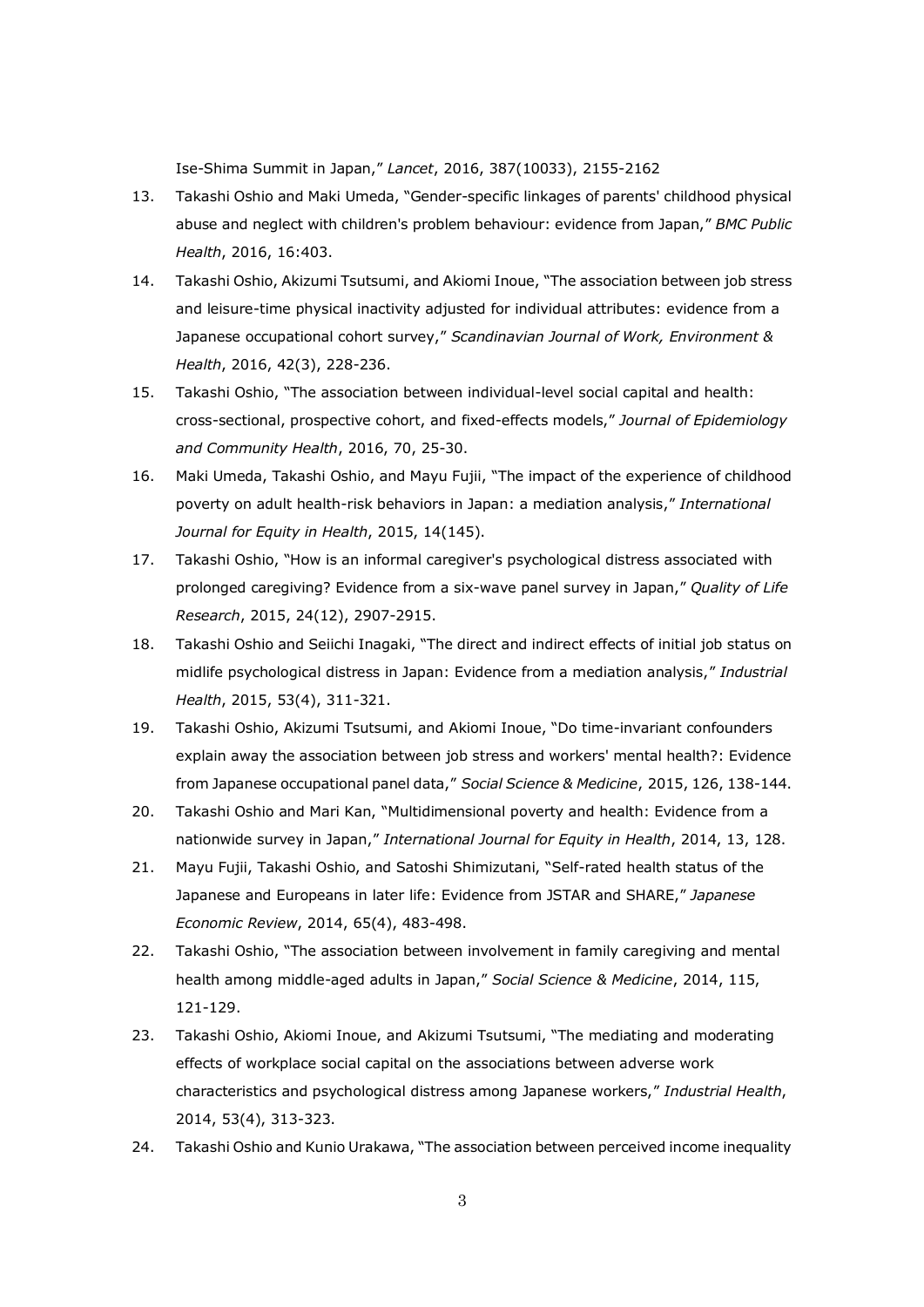and subjective well-being: Evidence from a social survey in Japan," *Social Indicators Research*, 2014, 116(3), 755-770.

- 25. Takashi Oshio, Maki Umeda, and Mayu Fujii, "The association of life satisfaction and self-rated health with income dynamics among male employees in Japan," *Japan and the World Economy*, 2013, 28, 143-150.
- 26. Satoshi Shimizutani and Takashi Oshio, "Revisiting the labor supply effect of social security earnings test: new evidence from its elimination and reinstatement in Japan," *Japan and the World Economy*, 2013, 28, 99-111.
- 27. Takashi Oshio, Maki Umeda, and Norito Kawakami, "The impact of interpersonal childhood adversity on adult mental health: How much is mediated by social support and socioeconomic status in Japan?" *Public Health*, 2013, 127(8), 754-760.
- 28. Takashi Oshio, Maki Umeda, and Norito Kawakami, "Childhood adversity and adulthood subjective well-being: Evidence from Japan," *Journal of Happiness Studies*, 2013, 14(3), 843-860.
- 29. Takashi Oshio, Kayo Nozaki, and Miki Kobayashi, "Division of household labor and marital satisfaction in China, Japan, and Korea," *Journal of Family and Economic Issues*, 2013, 34(2), 211-223.
- 30. Kazumasa Oguro, Takashi Oshio and Junichiro Takahata, "Ability transmission, endogenous fertility, and educational subsidy," *Applied Economics*, 2013, 45(17), 2469-2479.
- 31. Kazumasa Oguro, Manabu Shimasawa, Reiko Aoki and Takashi Oshio, "Demographic change, intergenerational altruism, and fiscal policy: A political economy approach," *Studies in Applied Economics*, 2012, 6, 1-15.
- 32. Masakazu Hojo and Takashi Oshio, "What factors determine student performance in East Asia? New evidence from TIMSS 2007," *Asian Economic Journal*, 2012, 26(4), 333-357.
- 33. Takashi Oshio and Kunio Urakawa, "Neighbourhood satisfaction, self-rated health, and psychological attributes: A multilevel analysis in Japan," *Journal of Environmental Psychology*, 2012, 32(4), 410-417.
- 34. Takashi Oshio, "Gender differences in the associations of life satisfaction with family and social relations among the Japanese elderly," *Journal of Cross-Cultural Gerontology*, 2012, 27(3), 259-274.
- 35. Takashi Oshio, Kayo Nozaki, and Miki Kobayashi, "Relative income and happiness in Asia: Evidence from nationwide surveys in China, Japan, and Korea," *Social Indicators Research*, 2011, 104(3), 351-367.
- 36. Takashi Oshio and Miki Kobayashi, "Area-level income inequality and individual happiness: Evidence from Japan," *Journal of Happiness Studies*, 2011, 12(4), 633-649.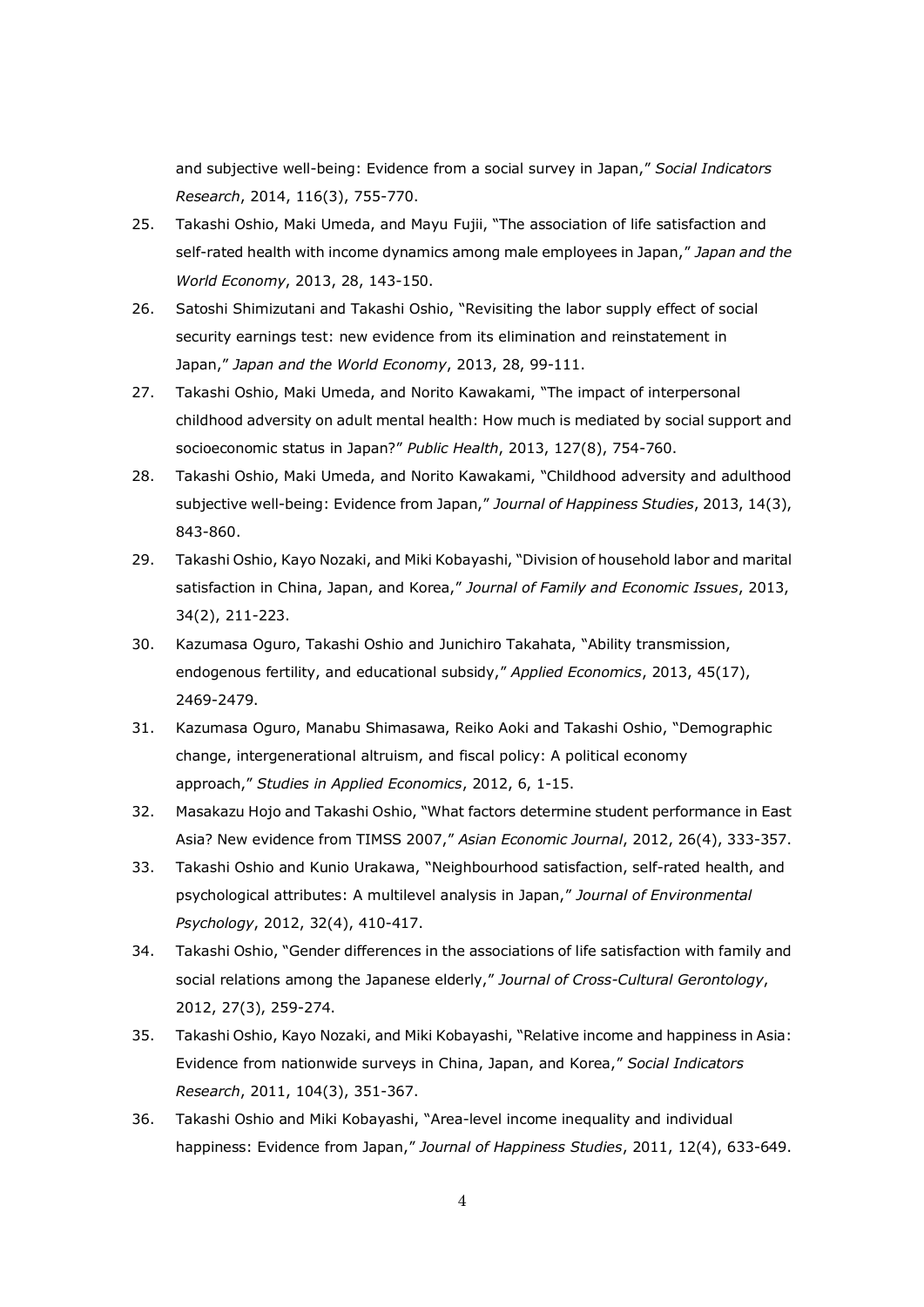- 37. Takashi Oshio, Akiko Sato Oishi, and Satoshi Shimizutani, "Social security reforms and labor force participation of the elderly in Japan," *Japanese Economic Review*, 2011, 62(2), 248-271.
- 38. Kunio Urakawa and Takashi Oshio, "Comparing marginal commodity tax reforms in Japan and Korea," *Journal of Asian Economics*, 2010, 21(6), 579-592.
- 39. Takashi Oshio, Shinpei Sano, Yuko Ueno, and Koichiro Mino, "Evaluations by parents of education reforms: Evidence from a parent survey in Japan," *Education Economics*, 2010, 18(2), 229-246.
- 40. Takashi Oshio, Shinpei Sano, and Miki Kobayashi, "Child poverty as a determinant of life outcomes: Evidence from nationwide surveys in Japan," *Social Indicators Research*, 2010, 99(1), 81-99.
- 41. Takashi Oshio and Miki Kobayashi, "Income inequality, perceived happiness, and self-rated health: Evidence from nationwide surveys in Japan," *Social Science & Medicine*, 2010, 70(9), 1358-1366.
- 42. Satoshi Shimizutani and Takashi Oshio, "New evidence on the initial transition from career job to retirement in Japan," *Industrial Relations*, 2010, 49(2), 248-274.
- 43. Takashi Oshio and Miki Kobayashi, "Income inequality, area-level poverty, perceived aversion to inequality and self-rated health in Japan," *Social Science & Medicine*, 2009, 69(3), 317-326.
- 44. Takashi Oshio and Masaya Yasuoka, "How long should we stay in education if ability is screened?" *Metroeconomica*, 2009, 60(3), 409-431.
- 45. Takashi Oshio and Masaya Yasuoka, "Maximum size of social security in a model of endogenous fertility"" *Economics Bulletin*, 2009, 29(2), 644-654.
- 46. Richard V. Burkhauser, Takashi Oshio and Ludmila Rovba, "How the distribution of after-tax income changed over the 1990s business cycle: a comparison of the United States, Great Britain, Germany and Japan," *Journal of Income Distribution*, 2008, 17(1), 87-109.
- 47. Masaya Yasuoka and Takashi Oshio, "The optimal and accepted sizes of social security under uncertainty," *Japanese Journal of Social Security Policy*, 2008, 17(1), 25-30.
- 48. Takashi Oshio, "Which is more welfare-improving, social security reform or childcare support?" *Pravartak: Journal of Insurance and Risk Management*, 2008, 3(2), 49-55.
- 49. Richard V. Burkhauser, Takashi Oshio and Ludmila Rovba, "Winners and losers over the 1990s business cycles in Germany, Great Britain, Japan, and the United States," *Journal of Applied Social Science Studies*, 2007, 127(1), 75-84.
- 50. Takashi Oshio, Eiji Tajika and Tetsuo Fukawa, "Introduction to the Special Issue of the JID on Income Inequality in Japan," *Journal of Income Distribution*, 2007, 16(3-4), 2-8.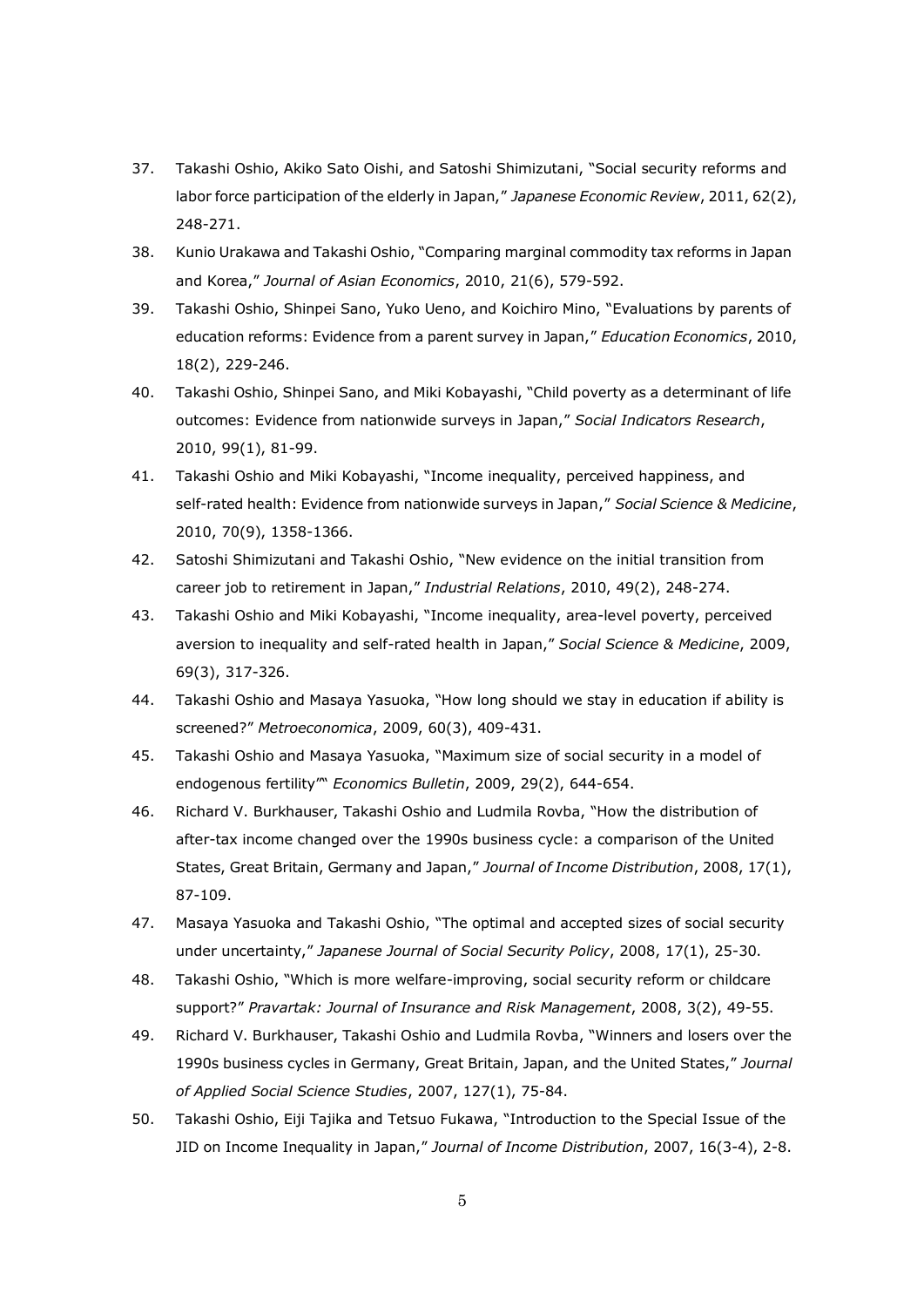- 51. Fukawa Tetsuo, and Takashi Oshio, "Income inequality trends and their challenges to redistribution policies in Japan," *Journal of Income Distribution*, 2007, 16(3-4), 9-30.
- 52. Takashi Oshio, "Optimal education policies under an equity-efficiency trade-off," in *Population Change, Labor Markets and Sustainable Growth*, eds. by A. Mason and M. Yamaguchi, Elsevier, 2007, 211-242.
- 53. Takashi Oshio, "Income inequality and redistribution policies in Japan during the 1980s and 1990s," *Journal of Income Distribution*, 2006, 15 (Index Issue), 119-146.
- 54. Akiko S. Oishi and Takashi Oshio, "Coresidence with parents and a wife's decision to work in Japan," *Japanese Journal of Social Security Policy*, 2006, 5(1), 35-48.
- 55. Takashi Oshio, "Social security and intragenerational redistribution of lifetime income in Japan," *Japanese Economic Review*, 2005, 56(1), 105-139.
- 56. Takashi Oshio and Satoshi Shimizutani, "The impact of public pension benefits on income and poverty of the elderly in Japan," *Japanese Journal of Social Security Policy*, 2005, 4(2), 54-66.
- 57. Takashi Oshio, "Social security and trust fund management," *Journal of the Japanese and International Economies*, 2004, 18(4), 528-550.
- 58. Takashi Oshio, "Intra-age, inter-age and lifetime income redistribution," *Journal of Population and Social Security*, 2002, 1(1), 36-49.

Other articles:

- 59. Emiko Usui, Satoshi Shimizutani, and Takashi Oshio "Health capacity to work at older ages: evidence from Japan," in David A. Wise ed., *Social Security Programs and Retirement around the World*: The Capacity to Work at Older Ages, The University of Chicago Press, 2017, pp. 219-241.
- 60. Satoshi Shimizutani, Takashi Oshio, and Mayu Fujii, "Option value of work, health status, and retirement decisions in Japan: Evidence from the Japanese Study on Aging and retirement (JSTAR)," in David A. Wise ed., *Social Security Programs and Retirement around the World: Disability Insurance Programs and Retirement*, The University of Chicago Press, 2015, pp.497-535.
- 61. Takashi Oshio and Kazumasa Oguro, "Fiscal sustainability under an aging population in Japan: A financial market perspective," *Public Policy Review*, 9(4), 2013, pp.735-750.
- 62. Takashi Oshio and Satoshi Shimizutani, "Disability pension program and labor force participation in Japan: A Historical Perspective," in David A. Wise ed., *Social Security Programs and Retirement around the World: Historical Trends in Mortality and Health, Employment, and Disability Insurance Participation and Reforms*, The University of Chicago Press, 2012, pp.391-417.